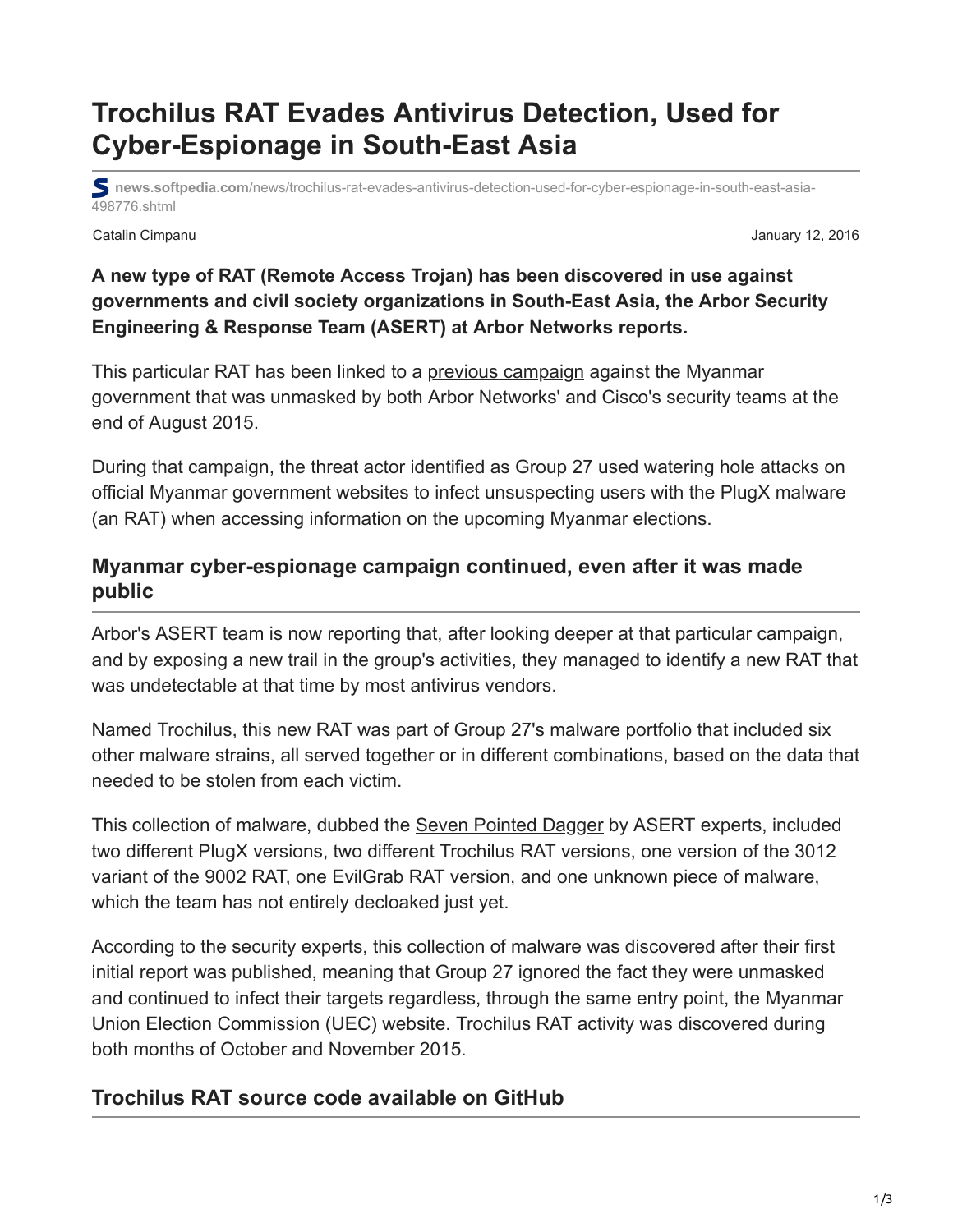As for Trochilus itself, Arbor's team says that the RAT has mainly reverse shell features and executes in memory only, making it very hard to detect by classic antivirus solutions. Nevertheless, some clues as to the intrusion are left behind and can be picked up by antivirus engines later on.

Furthermore, the researchers were even able to get a hold of the malware's source code, and later linked it to a GitHub profile for a user named 5loyd.

From [Trochilus' GitHub project page,](https://github.com/5loyd/trochilus) we see that this is "a fast&free Windows remote administration tool," coded in C++, which features support for various communications protocols, single-threaded operation, a file manager module, a remote shell, a non-UAC mode, the capability to uninstall itself, get system info from remote computers, and to download, upload, and execute files.

We doubt that 5loyd is actually part of Group 27. It may be possible that the group just hijacked his source code and used it for their malicious purposes.